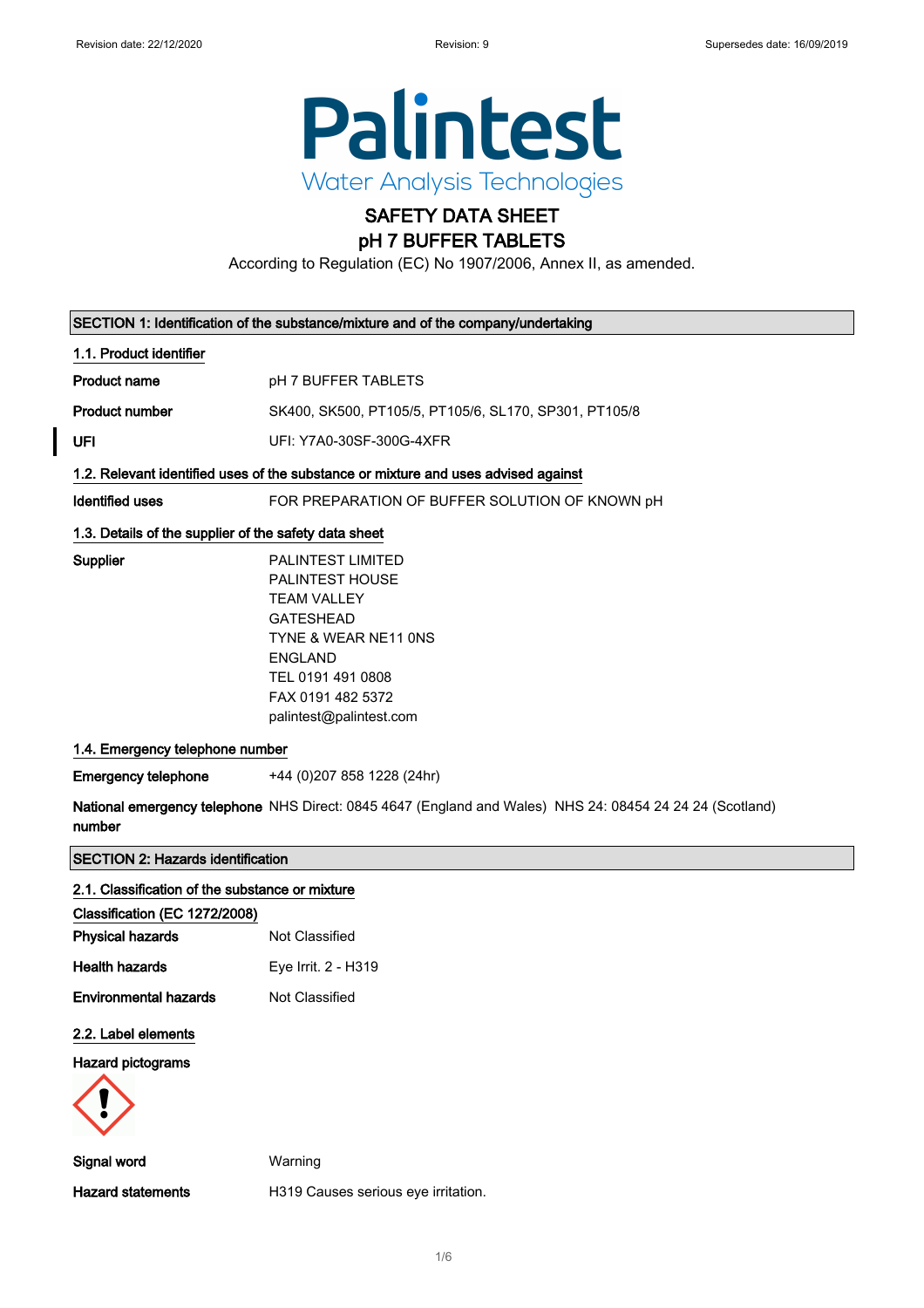| <b>Precautionary statements</b> | P264 Wash contaminated skin thoroughly after handling.<br>P280 Wear protective gloves/ protective clothing/ eye protection/ face protection.<br>P305+P351+P338 IF IN EYES: Rinse cautiously with water for several minutes. Remove |
|---------------------------------|------------------------------------------------------------------------------------------------------------------------------------------------------------------------------------------------------------------------------------|
|                                 | contact lenses, if present and easy to do. Continue rinsing.<br>P337+P313 If eye irritation persists: Get medical advice/ attention.                                                                                               |

### 2.3. Other hazards

This product does not contain any substances classified as PBT or vPvB.

| <b>SECTION 3: Composition/information on ingredients</b> |                                                                                                                                                                                             |                                |
|----------------------------------------------------------|---------------------------------------------------------------------------------------------------------------------------------------------------------------------------------------------|--------------------------------|
| 3.2. Mixtures                                            |                                                                                                                                                                                             |                                |
| <b>DI-SODIUM HYDROGEN PHOSPHATE</b>                      |                                                                                                                                                                                             | 20-30%                         |
| CAS number: 10028-24-7                                   | EC number: 231-448-7                                                                                                                                                                        | REACH registration number: N/A |
|                                                          |                                                                                                                                                                                             |                                |
| Classification<br>Eye Irrit. 2 - H319                    |                                                                                                                                                                                             |                                |
|                                                          |                                                                                                                                                                                             |                                |
| <b>TALC</b>                                              |                                                                                                                                                                                             | 5-10%                          |
| CAS number: 14807-96-6                                   | EC number: 238-877-9                                                                                                                                                                        | REACH registration number: N/A |
| Classification                                           |                                                                                                                                                                                             |                                |
| Not Classified                                           |                                                                                                                                                                                             |                                |
|                                                          | The Full Text for all R-Phrases and Hazard Statements are Displayed in Section 16.                                                                                                          |                                |
| <b>SECTION 4: First aid measures</b>                     |                                                                                                                                                                                             |                                |
| 4.1. Description of first aid measures                   |                                                                                                                                                                                             |                                |
| <b>General information</b>                               | Treat symptomatically.                                                                                                                                                                      |                                |
| Inhalation                                               | Remove affected person from source of contamination. Move affected person to fresh air at<br>once. Get medical attention.                                                                   |                                |
| Ingestion                                                | Rinse mouth thoroughly with water. Get medical attention if any discomfort continues.                                                                                                       |                                |
| <b>Skin contact</b>                                      | Remove affected person from source of contamination. Remove contaminated clothing. Wash<br>skin thoroughly with soap and water. Get medical attention if irritation persists after washing. |                                |
| Eye contact                                              | Remove any contact lenses and open eyelids wide apart. Continue to rinse for at least 15<br>minutes. Get medical attention if irritation persists after washing.                            |                                |
|                                                          | 4.2. Most important symptoms and effects, both acute and delayed                                                                                                                            |                                |
| <b>General information</b>                               | The severity of the symptoms described will vary dependent on the concentration and the<br>length of exposure.                                                                              |                                |
| Inhalation                                               | Irritation of nose, throat and airway.                                                                                                                                                      |                                |
| Ingestion                                                | May cause discomfort if swallowed.                                                                                                                                                          |                                |
| Skin contact                                             | Skin irritation.                                                                                                                                                                            |                                |
| Eye contact                                              | May cause severe eye irritation.                                                                                                                                                            |                                |
|                                                          | 4.3. Indication of any immediate medical attention and special treatment needed                                                                                                             |                                |
| Notes for the doctor                                     | Treat symptomatically.                                                                                                                                                                      |                                |
| <b>SECTION 5: Firefighting measures</b>                  |                                                                                                                                                                                             |                                |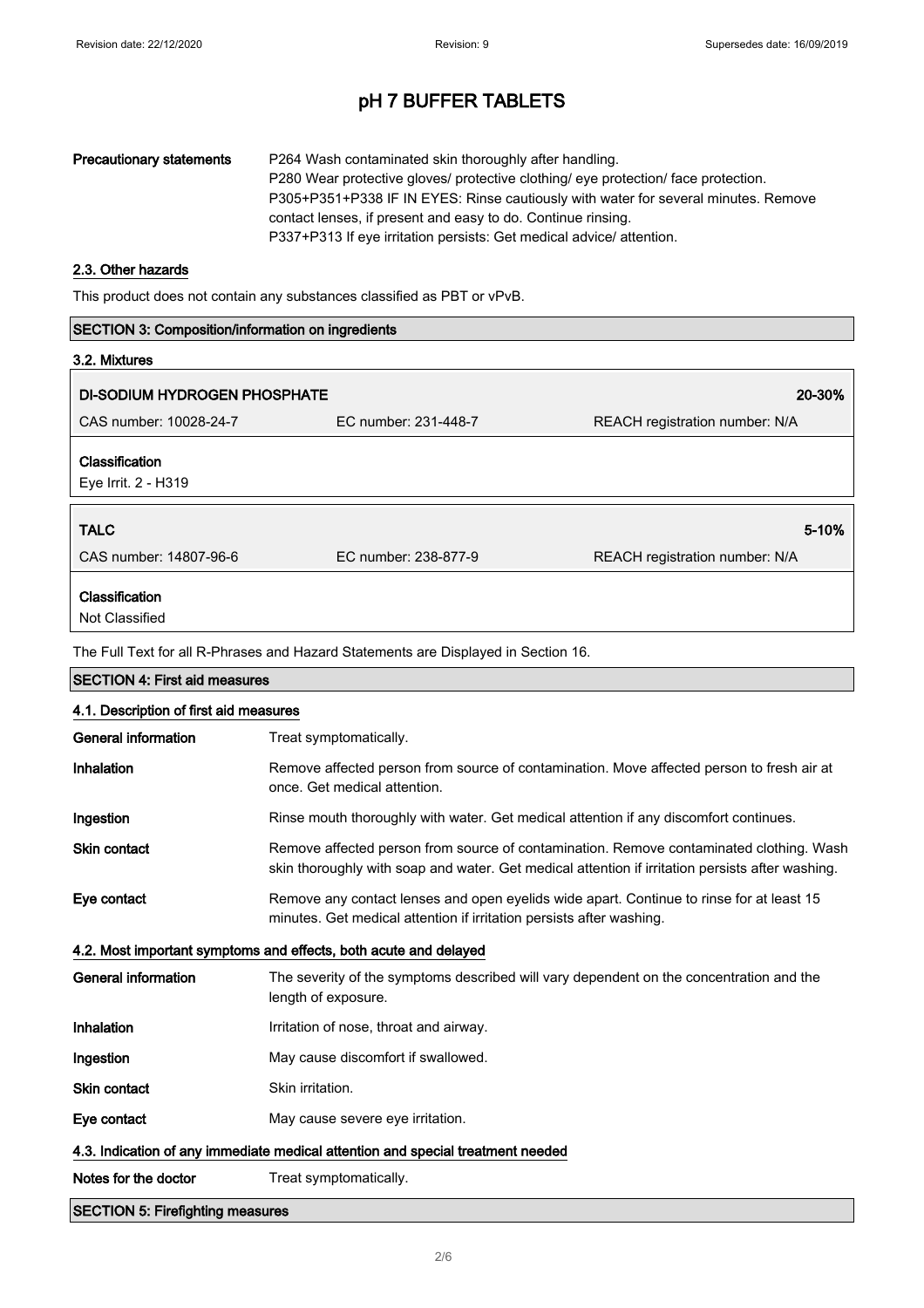### 5.1. Extinguishing media

Suitable extinguishing media Use fire-extinguishing media suitable for the surrounding fire.

| 5.2. Special hazards arising from the substance or mixture                                                        |                                                                                                                                                                                                                                                                                                                                                                                                                              |
|-------------------------------------------------------------------------------------------------------------------|------------------------------------------------------------------------------------------------------------------------------------------------------------------------------------------------------------------------------------------------------------------------------------------------------------------------------------------------------------------------------------------------------------------------------|
| <b>Hazardous combustion</b><br>products                                                                           | No known hazardous decomposition products.                                                                                                                                                                                                                                                                                                                                                                                   |
| 5.3. Advice for firefighters                                                                                      |                                                                                                                                                                                                                                                                                                                                                                                                                              |
| Protective actions during<br>firefighting                                                                         | No specific firefighting precautions known.                                                                                                                                                                                                                                                                                                                                                                                  |
| <b>SECTION 6: Accidental release measures</b>                                                                     |                                                                                                                                                                                                                                                                                                                                                                                                                              |
|                                                                                                                   | 6.1. Personal precautions, protective equipment and emergency procedures                                                                                                                                                                                                                                                                                                                                                     |
| <b>Personal precautions</b>                                                                                       | Wear protective clothing as described in Section 8 of this safety data sheet.                                                                                                                                                                                                                                                                                                                                                |
| 6.2. Environmental precautions                                                                                    |                                                                                                                                                                                                                                                                                                                                                                                                                              |
| <b>Environmental precautions</b>                                                                                  | Not considered to be a significant hazard due to the small quantities used. However, large or<br>frequent spills may have hazardous effects on the environment.                                                                                                                                                                                                                                                              |
| 6.3. Methods and material for containment and cleaning up                                                         |                                                                                                                                                                                                                                                                                                                                                                                                                              |
| Methods for cleaning up                                                                                           | Avoid generation and spreading of dust. Collect and place in suitable waste disposal<br>containers and seal securely. Label the containers containing waste and contaminated<br>materials and remove from the area as soon as possible. Flush contaminated area with plenty<br>of water. Wear suitable protective equipment, including gloves, goggles/face shield, respirator,<br>boots, clothing or apron, as appropriate. |
| 6.4. Reference to other sections                                                                                  |                                                                                                                                                                                                                                                                                                                                                                                                                              |
| Reference to other sections                                                                                       | Wear protective clothing as described in Section 8 of this safety data sheet.                                                                                                                                                                                                                                                                                                                                                |
| <b>SECTION 7: Handling and storage</b>                                                                            |                                                                                                                                                                                                                                                                                                                                                                                                                              |
| 7.1. Precautions for safe handling                                                                                |                                                                                                                                                                                                                                                                                                                                                                                                                              |
| <b>Usage precautions</b>                                                                                          | Good personal hygiene procedures should be implemented. Avoid inhalation of dust and<br>contact with skin and eyes.                                                                                                                                                                                                                                                                                                          |
|                                                                                                                   | 7.2. Conditions for safe storage, including any incompatibilities                                                                                                                                                                                                                                                                                                                                                            |
| <b>Storage precautions</b>                                                                                        | Store in tightly-closed, original container in a dry, cool and well-ventilated place. Keep<br>separate from food, feedstuffs, fertilisers and other sensitive material.                                                                                                                                                                                                                                                      |
| 7.3. Specific end use(s)                                                                                          |                                                                                                                                                                                                                                                                                                                                                                                                                              |
| Specific end use(s)                                                                                               | The identified uses for this product are detailed in Section 1.2.                                                                                                                                                                                                                                                                                                                                                            |
| <b>SECTION 8: Exposure controls/Personal protection</b>                                                           |                                                                                                                                                                                                                                                                                                                                                                                                                              |
| 8.1. Control parameters                                                                                           |                                                                                                                                                                                                                                                                                                                                                                                                                              |
| Occupational exposure limits<br><b>TALC</b>                                                                       |                                                                                                                                                                                                                                                                                                                                                                                                                              |
| Long-term exposure limit (8-hour TWA): WEL 1 mg/m <sup>3</sup> respirable dust<br>WEL = Workplace Exposure Limit. |                                                                                                                                                                                                                                                                                                                                                                                                                              |
| Ingredient comments                                                                                               | OES = Occupational Exposure Standard. MEL = Maximum Exposure Limit. ACGIH = US<br>Standard.                                                                                                                                                                                                                                                                                                                                  |

8.2. Exposure controls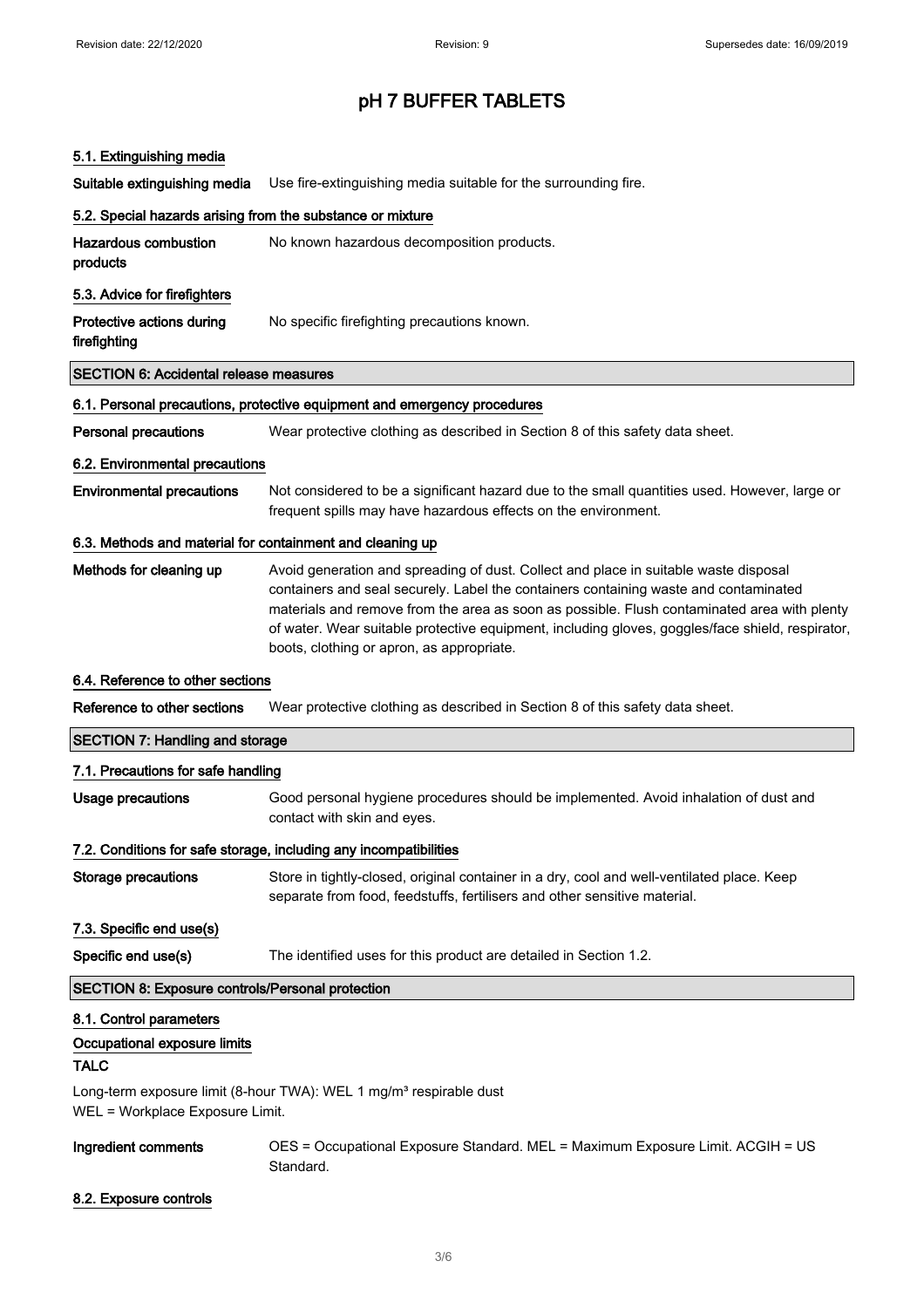#### Protective equipment

| Ųπ |
|----|
|    |
|    |
|    |

| Appropriate engineering<br>controls                        | Provide adequate ventilation. Avoid inhalation of dust. Observe any occupational exposure<br>limits for the product or ingredients.                                                                        |
|------------------------------------------------------------|------------------------------------------------------------------------------------------------------------------------------------------------------------------------------------------------------------|
| Eye/face protection                                        | Eyewear complying with an approved standard should be worn if a risk assessment indicates<br>eye contact is possible. The following protection should be worn: Dust-resistant, chemical<br>splash goggles. |
| Hand protection                                            | Wear protective gloves. It is recommended that gloves are made of the following material:<br>Nitrile rubber.                                                                                               |
| Other skin and body<br>protection                          | Wear appropriate clothing to prevent any possibility of skin contact.                                                                                                                                      |
| Hygiene measures                                           | No specific hygiene procedures recommended but good personal hygiene practices should<br>always be observed when working with chemical products.                                                           |
| <b>Respiratory protection</b>                              | If ventilation is inadequate, suitable respiratory protection must be worn.                                                                                                                                |
| <b>SECTION 9: Physical and chemical properties</b>         |                                                                                                                                                                                                            |
| 9.1. Information on basic physical and chemical properties |                                                                                                                                                                                                            |
| Appearance                                                 | Solid                                                                                                                                                                                                      |
| Colour                                                     | <b>PEACH</b>                                                                                                                                                                                               |
| Odour                                                      | No characteristic odour.                                                                                                                                                                                   |
| 9.2. Other information                                     |                                                                                                                                                                                                            |
| Other information                                          | No data available.                                                                                                                                                                                         |
| <b>SECTION 10: Stability and reactivity</b>                |                                                                                                                                                                                                            |
| 10.1. Reactivity                                           |                                                                                                                                                                                                            |
| <b>Reactivity</b>                                          | There are no known reactivity hazards associated with this product.                                                                                                                                        |
| 10.2. Chemical stability                                   |                                                                                                                                                                                                            |
| <b>Stability</b>                                           | Stable under the prescribed storage conditions.                                                                                                                                                            |

# 10.3. Possibility of hazardous reactions

Possibility of hazardous reactions No data available. 10.4. Conditions to avoid Conditions to avoid There are no known conditions that are likely to result in a hazardous situation. 10.5. Incompatible materials Materials to avoid No specific material or group of materials is likely to react with the product to produce a hazardous situation. 10.6. Hazardous decomposition products

Hazardous decomposition products No known hazardous decomposition products.

### SECTION 11: Toxicological information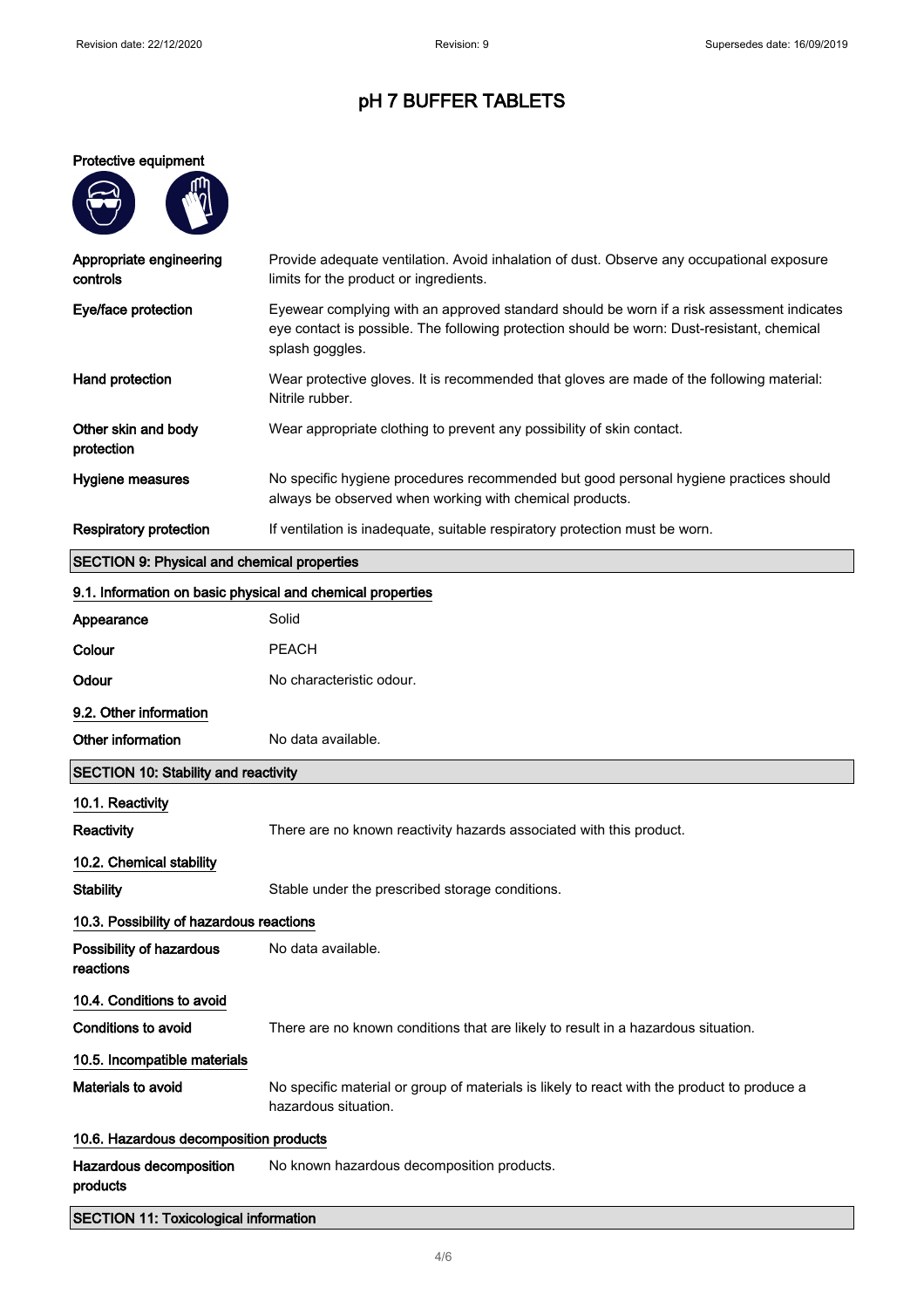| <b>Toxicological effects</b>                     | No data available.                                                                                                                                              |
|--------------------------------------------------|-----------------------------------------------------------------------------------------------------------------------------------------------------------------|
| Other health effects                             | Causes serious eye irritation.                                                                                                                                  |
| Acute toxicity - oral<br>Summary                 | No data available.                                                                                                                                              |
| Acute toxicity - dermal<br>Summary               | Causes serious eye irritation.                                                                                                                                  |
| Acute toxicity - inhalation<br>Summary           | No data available.                                                                                                                                              |
| Skin corrosion/irritation<br>Summary             | No data available.                                                                                                                                              |
| Serious eye damage/irritation<br>Summary         | Causes serious eye irritation.                                                                                                                                  |
| Inhalation                                       | No data available.                                                                                                                                              |
| Ingestion                                        | No data available.                                                                                                                                              |
| Skin contact                                     | No data available.                                                                                                                                              |
| Eye contact                                      | Causes serious eye irritation.                                                                                                                                  |
| <b>SECTION 12: Ecological information</b>        |                                                                                                                                                                 |
| Ecotoxicity                                      | Not considered to be a significant hazard due to the small quantities used. However, large or<br>frequent spills may have hazardous effects on the environment. |
|                                                  |                                                                                                                                                                 |
| 12.1. Toxicity                                   |                                                                                                                                                                 |
| <b>Toxicity</b>                                  | No data available.                                                                                                                                              |
| 12.2. Persistence and degradability              |                                                                                                                                                                 |
| Persistence and degradability No data available. |                                                                                                                                                                 |
| 12.3. Bioaccumulative potential                  |                                                                                                                                                                 |
| <b>Bioaccumulative potential</b>                 | No data available on bioaccumulation.                                                                                                                           |
| 12.4. Mobility in soil                           |                                                                                                                                                                 |
| <b>Mobility</b>                                  | The product is soluble in water.                                                                                                                                |
| 12.5. Results of PBT and vPvB assessment         |                                                                                                                                                                 |
| Results of PBT and vPvB<br>assessment            | This substance is not classified as PBT or vPvB according to current EU criteria.                                                                               |
| 12.6. Other adverse effects                      |                                                                                                                                                                 |
| Other adverse effects                            | None known.                                                                                                                                                     |
| <b>SECTION 13: Disposal considerations</b>       |                                                                                                                                                                 |
| 13.1. Waste treatment methods                    |                                                                                                                                                                 |

### 11.1. Information on toxicological effects

local Waste Disposal Authority.